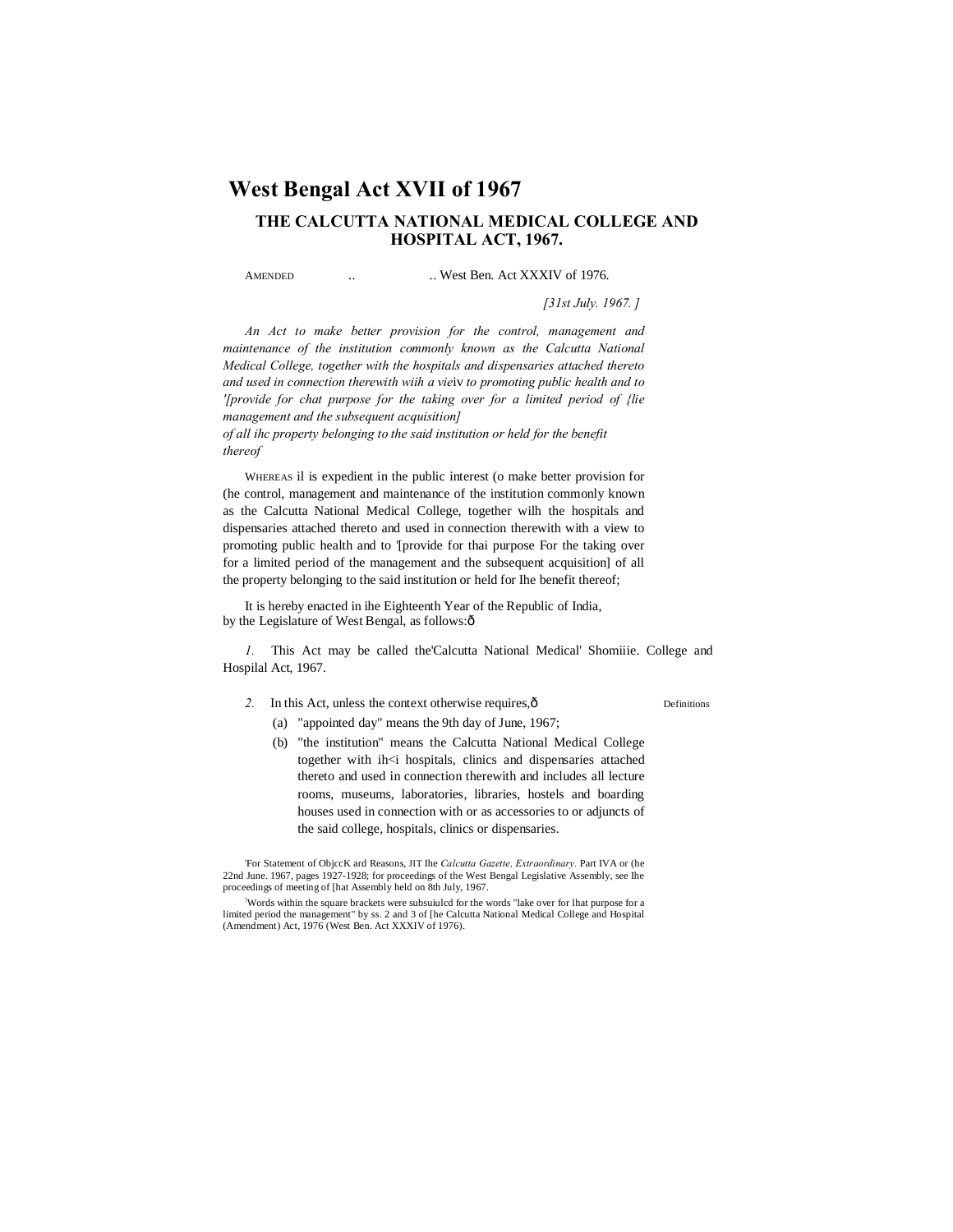#### **134** *The Calcutta National Medical College and Hospital Act, 1967.* **[West Ben. Act**

### *(SecHorn 3, 3A.)*

**Acquisition** 

Transfer. 3. With effect from the appointed day and for a period of ten

years thereafter'[, or, in the case of acquisition of the institution under section 3A,

- till the date of such acquisition, whichever is earlier] $\hat{0}$
- (1) the institution together with $\hat{0}$ 
	- (a) all lands thereof and appurtenant thereto and all buildings, erections and fixtures on such lands,
	- (b) all furniture, equipments, stores, drugs, moneys and all other assets of the institution,
	- (c) all other properties and assets of the institution, which immediately before the appointed day vested in the Board of Trustees of the Calcutta National Medical Institute, a society registered under the Societies Aci2iof Registration Act, 1860,

shall stand transferred to the State Government and shall remain under the control and management of the State Government;

- (2) all deeds of gift, endowment, bequest, trust or otherwise covering all properties and assets referred to in sub-clause (c) of clause (1) shall be construed as if they were executed in favour of the Slate Government;
- (3) all contracts, debts and liabilities of the institution shall be deemed to be contracts, debts and liabilities of the State Government;
- (4) all persons in charge or (he management of ihe institution immediately before the appointed day shall be deemed to have vacated their offices;
- (5) the institution shall be run by the State Government as a State institution.

 $23A$ . (1) The State Government may, if it so thinks fit, at any

insiiiuiion. time within the period of ten years referred to in section 3, acquire the institution by notification published in the *Official Gazette.*

(2) On and from the date on which the notification referred to in sub-section (1) is published (hereinafter referred to as the date of \_

vesting), $\hat{o}$ 

 $(i)$  ihe institution together with $\hat{o}$ 

(a) all lands thereof and appurtenant thereto and all buildings, erections and fixtures on such lands,

'Words, figure and teller wiihin ihe square bracked were inserted by s. A of ihe Calcutta National Mcdicnl College and Hospital (Amendment) Act, 1976 (West Ben.

Acl XXXfV of 1976).

Sections 3A and 3B were inserted bj's. 5. *ibid.*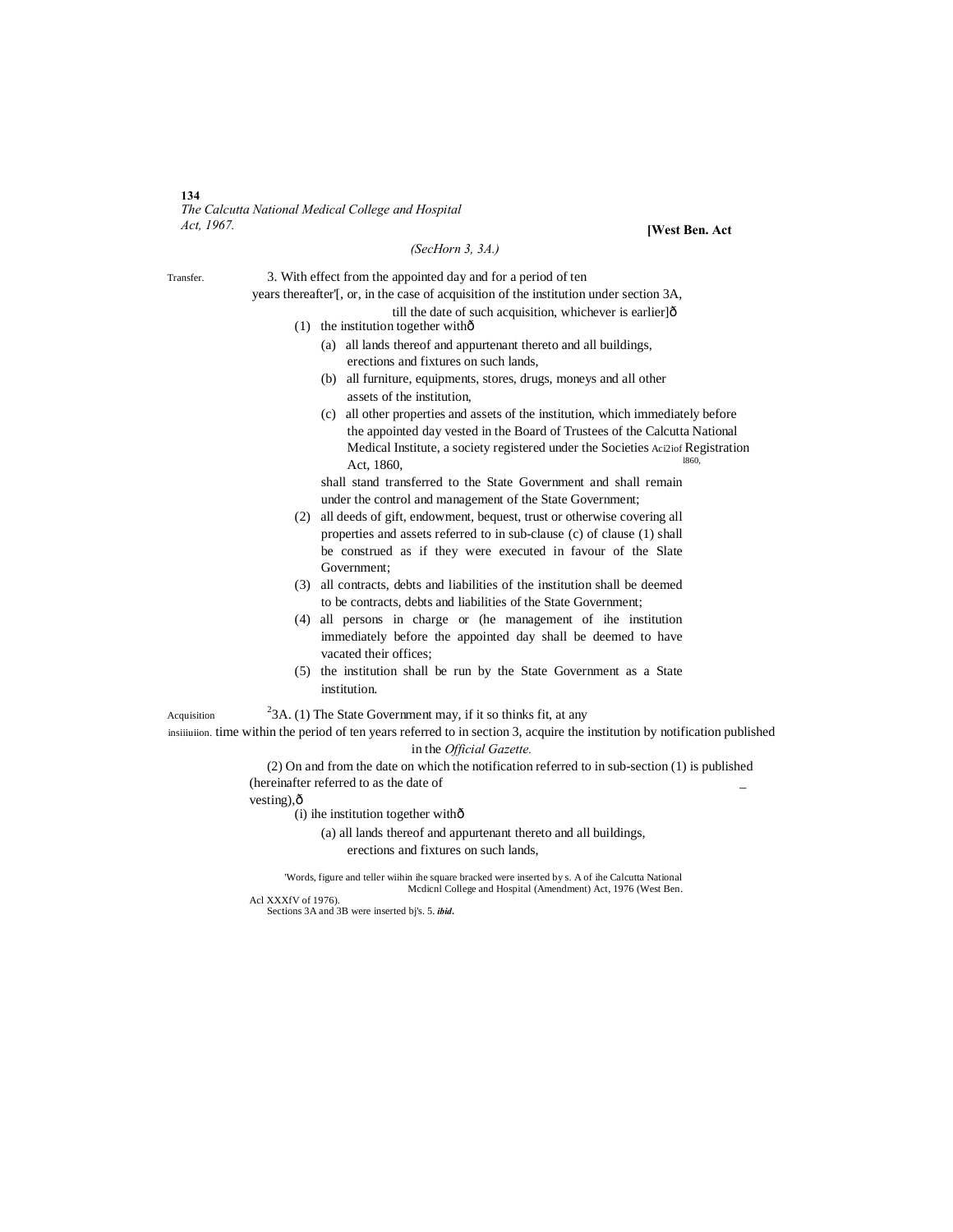#### **135** *The Calcutta National Medical College and Hospital* **XVII of 1967.]** *Act, 1967.*

#### *(Section 3A.)*

- (b) all furniture, equipments, stores, dmgs, monies and other assels of (he institution, and
- (c) all other properties and assets of the institution, which immediately before ihe appointed day vested in the Board of Trustees of the Calcutta National Medical Institute, a society registered under the 21 of i860, Societies Registration Act, 1860,

shall stand transferred to and vest abosolutely in the State Government free from all encumbrances;

- (ii) all deeds of gift, endowment, bequest or trust, covering all properties and assets referred to in sub-clause (c) of clause (i), shall be construed as if they were executed in favour of the State Government;
- (iii) the institution shall be run by the State Government as a State institution;
- (iv) any contract, whether express or implied, or other arrangement, whether made under any statute or otherwise, in relation to the management of any property or other affair of the institution, and in force immediately before the date of vesting shall be deemed to have terminated on and from the date of vesting;
- (v) every person who has been an employee of the institution before the date of vesting shall, on and from the dale of vesting, become an employee of the State Government and shall hold office on the same terms and conditions as would have been admissible to him if there had been no such vesting and shall continue to do so unless and until his employment under the State Government is duly terminated or until (he terms

and conditions of his service are duly altered by the  $\acute{E}$ State Government by rules made in this behalf:

Provided that the services of every person who expresses his unwillingness to continue in service in terms of the provisions of this clause shall stand terminated with effect from the date of vesting or from any other date to be notified by him;

. (vi) notwithstanding anything contained in any law for the lime being in force or in any contract, custom or usage,

> to the contrary, the transfer of the service of any employee of the institution to the service of the State Government shall not entitle such employee to any compensation on any account whatsoever and no claim in this behal f shall be entertained by any court, tribunal or other authority.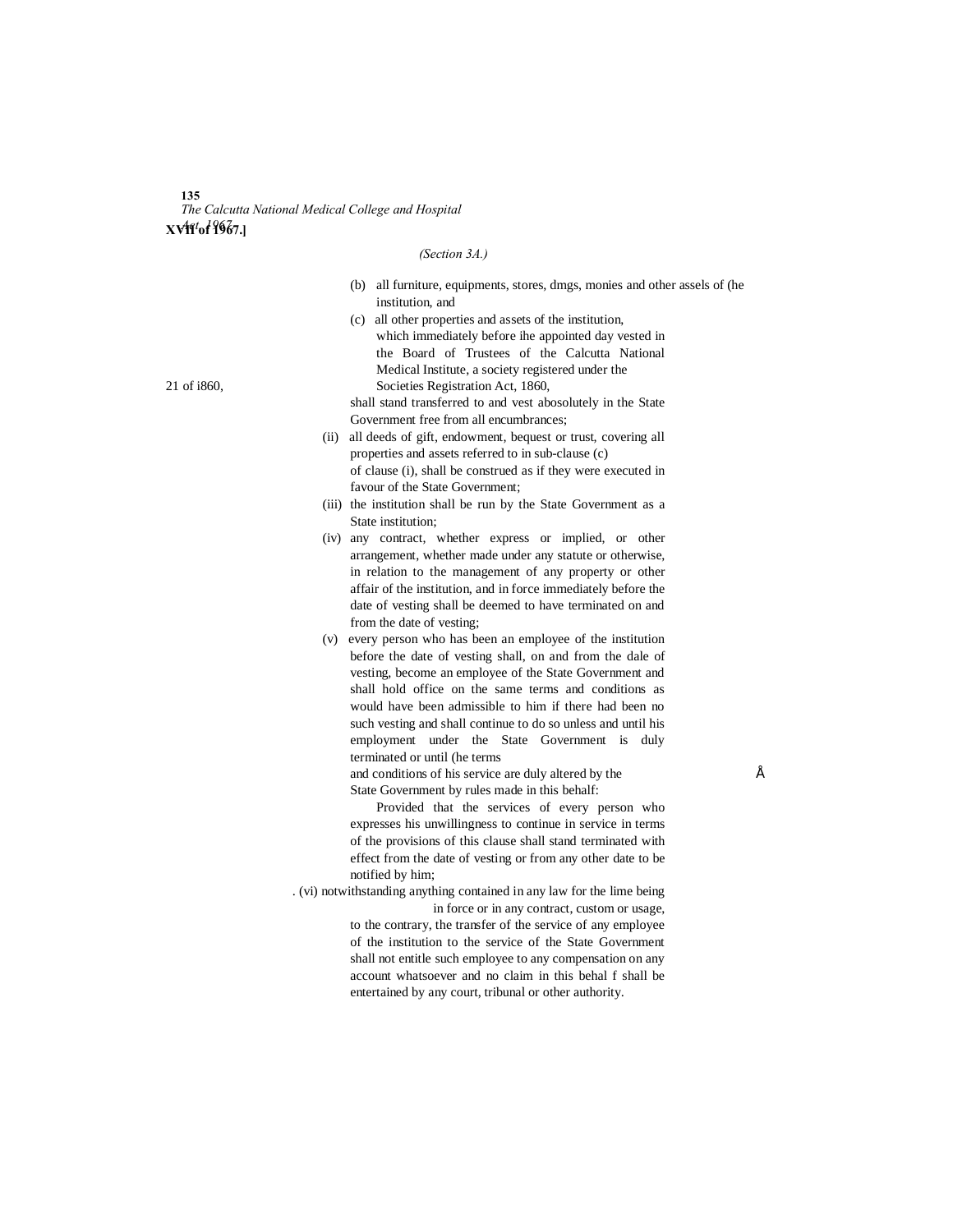**136** *The Calcutta National Medical College and Hospital Act, 1967.*

#### *(Sections 3B, atid 4-6.)*

**[West Ben. Act**

Amounl lo be paid.

<sup>1</sup>3B, (I) The Stale Government shall deposit, in cash, in the Court of ihc District Judge of 24-Parganas to the credit of the Board of Trustees of the Calcutta National Medical Institute, a socicty registered under the Societies Registration Act, 1860, being owners of the properties of the institution, an amount calculated at the rale of rupees one hundred for every year or part thereof during which the management of the institution remained vested in the Slate Government, for ihe vesting in the State Government of such management, and the Court shall, upon application, authorise the State Government to utilise the amount so deposited for the persons who are beneficially entitled to the assets of the institution under the trust,

(2) The Stale Government shall also deposit in cash, in the said Court lo the credit of the Board of Trustees of the Calcutta National Medical Institute aforesaid, an amounl equal to the sum of five thousand rupees for the transfer to, and vesting in, the State Government under section 3A, of the institution together with ail its properties.

(3) For the avoidance of doubts it is hereby declared that the liabilities of the institution in relation to its properties which have vested in the Slate Government under section 3A, shall be met from the amounl referred lo in subsection  $(2)$ .

(4) In meeting the liabilities of the institution in relation to its properties which have vested in the Slale Government under section 3A, ihe Court shall distribute ihe amount referred to in sub-section (2), amongst the creditors of the institution, whether secured or unsecured, in accordance with their rights and interests, and if there is any surplus left after such distribution, the same shall be allowed by the Court, upon application, to be utilised by the State Government for the persons beneficially entitled to the assets of the institution under the trust.

4. All properties transferred to the Scale Government under this Act shall be utilised for the purposes for which they were being used immediately before Ihe appointed day.

Use of properties transferred to the Slale Government,

Removal of difficullies.

5. If any difficulty arises in giving effect to the provisions of ihis Act or the rules made thereunder, the State Government may lake such steps or issue such orders not inconsistent with this Act as may be neccssaiy for the removal of Ihe difficulty.

6. (1) The State Government inay make rules for carrying out the purposes of this Act.

Power ID make rules.

*l See* JbftVnolc *2* on page 134, *civic.*

21 of I860.